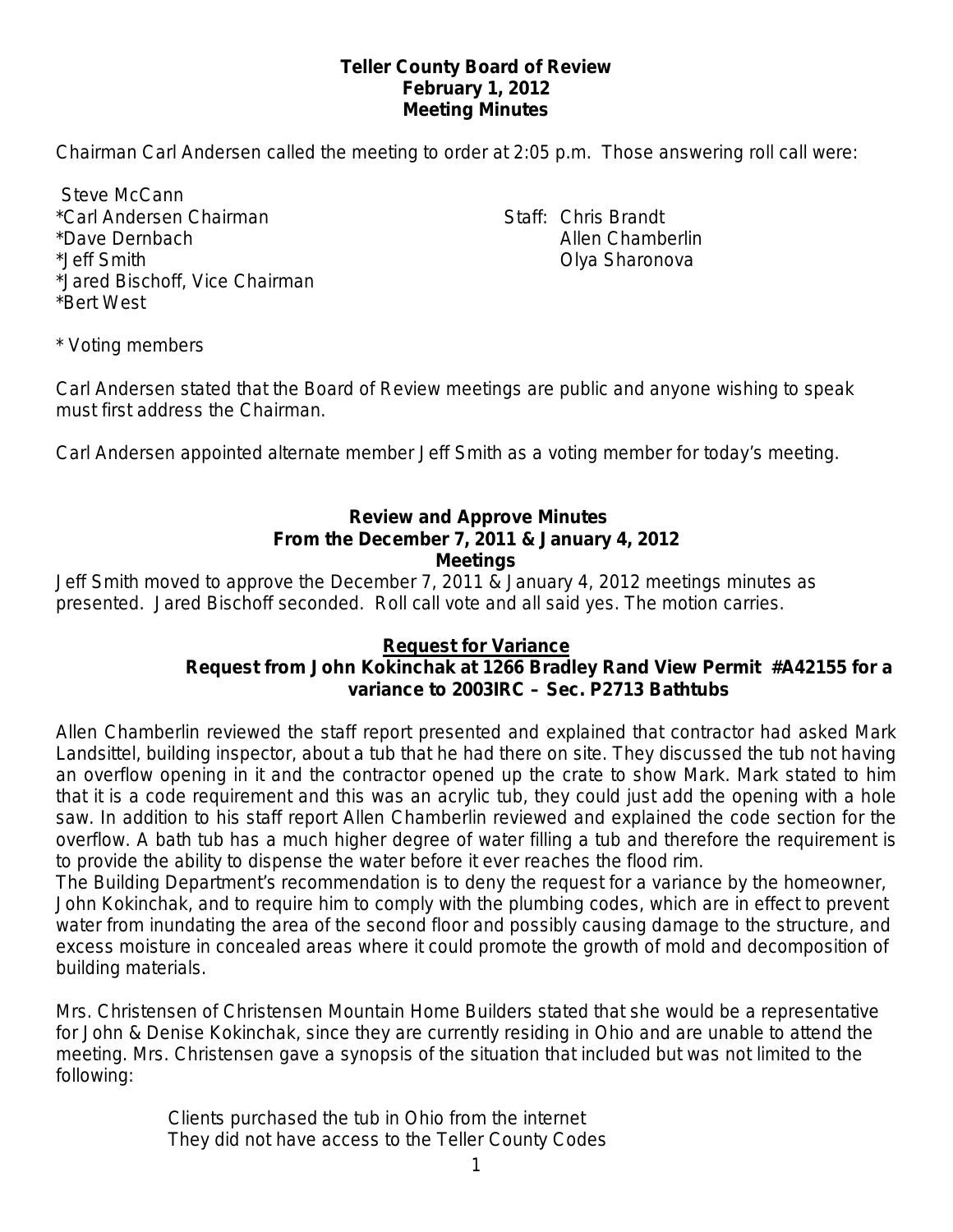Plumbing contractor had advised the owners not to buy their own fixtures The construction of the home is very high end; the owners want to accomplish a certain style

The tub was delivered on site before the issue was communicated to the contractor Bathroom located on the second floor, there is no drain on the slate floor Contractor assumes that the Kokinchaks assume the responsibly if it floods

There was further discussion between Mrs. Christensen, Allen Chamberlin and the Board on the intent of the code and how the minimum intent of the code could be met, which included but was not limited to the following:

> The company which sold the tub offers a kit for the overflow protection; the tub did come with the kit; however it was not installed

Teller County adopted and follows 2003 IRC and 2003 IPC codes, the owners residing in Ohio have the same codes

Carl Andersen opened the matter up for public comment. No public comment. Close public comment.

There was further discussion between the Board Members on the intent of the code and how the minimum intent of the code could be met, which included but was not limited to the following:

> Is the tub against the wall? Can the holes for the overflow protection be drilled on the same side as the pipes? The pipes do have to come up and be attached to the tub Can the tub be easily moved? Plumbing contractor raised the question first, he was aware of the code issue The Board stated that the issue can be easily fixed since the tub is not installed yet

Bert West moved to deny the request from John Kokinchak at 1266 Bradley Rand View Permit #A42155 for a variance to 2003IRC – Sec. P2713 Bathtubs. Jeff Smith seconded.Roll call vote and all said yes. The motion carries.

Mrs. Christensen was advised of the Kokinchak's appeal rights.

### **Contractor Licenses Colorado Construction Specialties, Inc David M. Sickafoose Upgrade from C-1 to Class C**

Mr. Sickafoose present. Mr. Sickafoose gave a brief overview of his recent work history and building experience, which included but was not limited to the following:

> He was an owner and examinee of PCI Construction, Inc., had recently sold his shares He has been licensed in the front range region for over 5 years now His work includes remodeling, roofing, and other small projects Last year finished building a custom two story home of 3200 square feet, on special limited license granted by the Board in May of 2010 The house was self contained and off the grid Not looking to build a lot of homes in this area, however if the opportunity presents itself he would like to be able to do that kind of work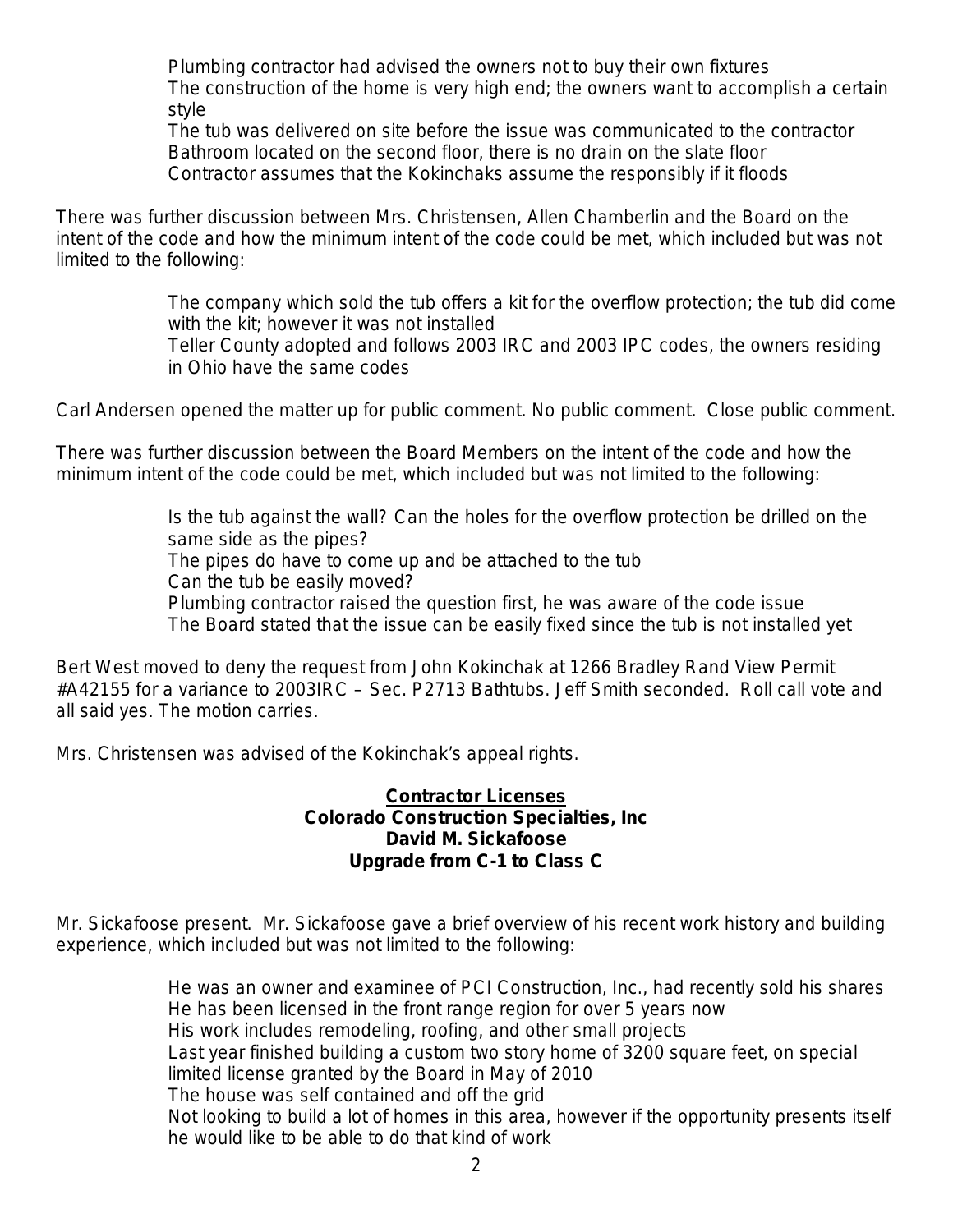Allen Chamberlin added his comments:

During the construction of the home there was nothing out of the ordinary No major issues, just a few failed inspections and a few missed change orders, however that is typical for most contractors

Allen Chamberlin also asked if the contractor carries workmen's compensation and if he has employees. Mr. Sickafoose does carry workmen's compensation and will have employees in the future.

The Board reviewed documents submitted by Mr. Sickafoose. Chris Brandt indicated that the certificate of liability insurance which was given to the Board shows that the insurance has now expired.

Carl Andersen opened this matter up for public comment. No public comment. Close public comment.

There was further discussion between the applicant and the Board, which included but was not limited to the following:

> Code requires contractor's work experience to be no less than 3 years under Class C-1 before moving to a Class C

Mr. Sickafoose had the required experience under previous company The Board did not find the list of inspections from the project to be sufficient for a reference letter

Jeff Smith moved to grant Colorado Construction Specialties, Inc with David M. Sickafoose as the examinee an upgrade from Class C-1 to Class C upon receipt of an updated insurance certificate, and two reference letters that reflect Class C work. Bert West seconded. Roll call vote and all said yes. The motion carries.

#### **Contractor Licenses McIntyre Corporation MacKenzie Kerr Class C-1**

Mr. Kerr present. Mr. Kerr gave a brief overview of his recent work history and building experience, which included but was not limited to the following:

> He was in business since 1997as a production manager for New Life Construction and owned his own company part time Built projects for Knight Hawk Design He is also known as Total Roofing Built half a dozen custom homes in the past Already working in Colorado Springs as Building C Contractor, building garages, patio covers, decks, and additions Would like to be able to do the same kind of work in Teller County

The Board reviewed documents submitted by Mr. Kerr. Chris Brandt indicated everything was in order with the State.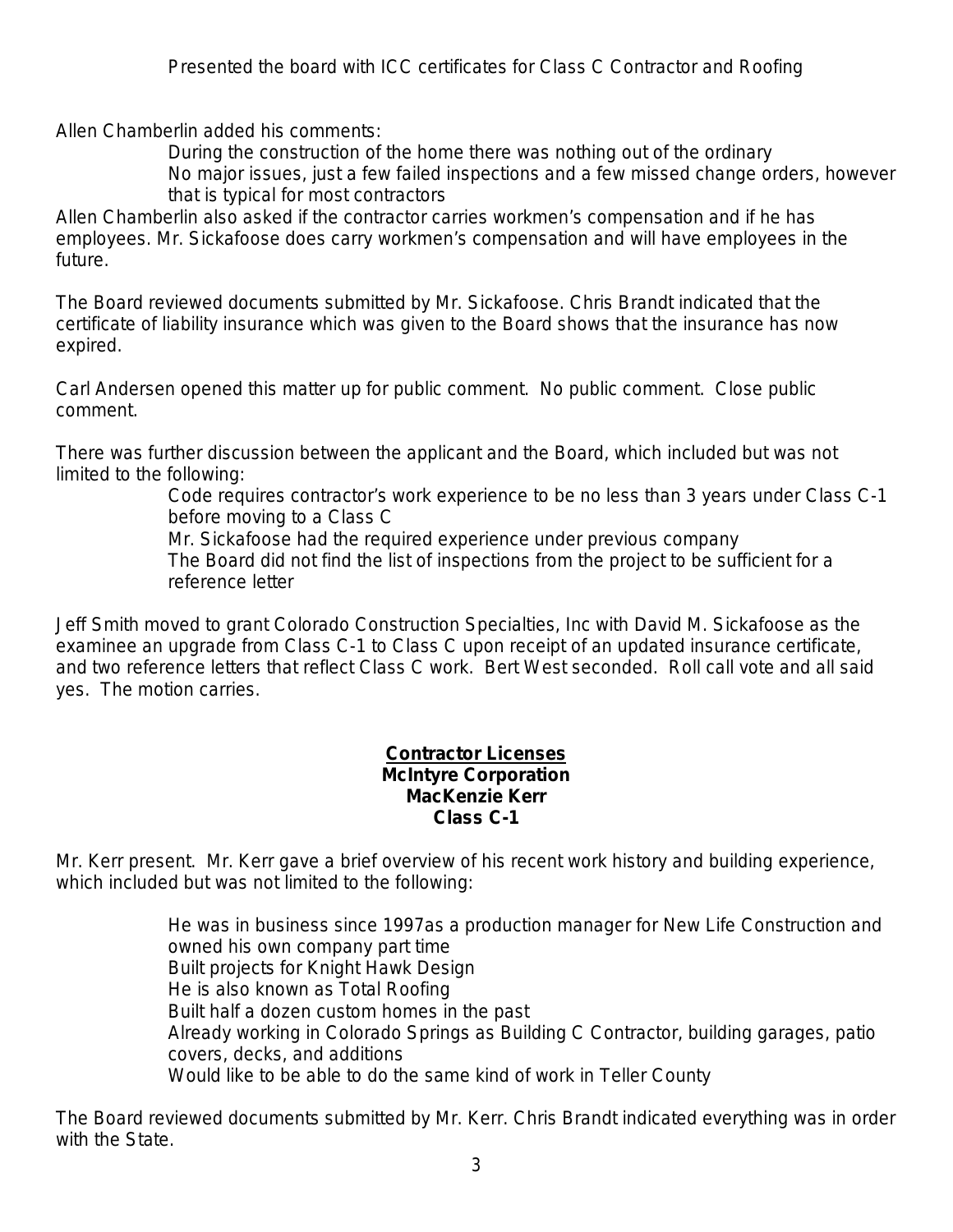There was further discussion between the applicant and the Board, which included but was not limited to the following:

Certificate of liability insurance needs to say under description of operation "Residential Contractor"

Contractor currently has plans submitted in to the Building Department for a garage Contractor has taken an ICC course to be able to build houses and additions

Carl Andersen opened this matter up for public comment. No public comment. Close public comment.

Bert West moved to grant McIntyre Corporation, with MacKenzie Kerr as an examinee, a Class C-1 License upon receipt of an updated insurance certificate with the appropriate description of operations. Jeff Smith seconded. Roll call vote and all said yes. The motion carries.

# **Board Discussion**

# **A. Consider and recommend to the Teller County Board of County Commissioners to raise the valuation figures used to calculate residential building permit fees as provided in the Building Code in the amount allowed by Tabor.**

Chris Brandt clarified that under the Building Code the Tabor Fees increase happens automatically as an administrative process and does not need approval of the Board or the County Commissioners. However for the last three years the recommendation has been to the Teller County Commissioners not to raise residential permit fees, so it has been brought before this Board. The Tabor increase number usually does not come in till late January or February. This year, if the fees are going to go up, there is no action that needs to be taken by this Board.

There was further discussion between the Board members, Allen Chamberlin, and Chris Brandt, which included but was not limited to the following:

> Allow the Teller County Commissioners make that decision, the Board feels it is not their place to make a recommended decision this year

Carl Andersen opened the matter up for public comment. No public present. Close public comment.

There was no action taken by the Board.

**B. Discuss Amended Teller County Building Code: Article II – Licenses and Registration, Sections: 103g Special Limited License,105b Building Contractor B (General-Limited), 105c Building Contractor B-1 (Remodel), and 105d Building Contractor C (Home Builder).** 

Allen Chamberlin presented information for this discussion, which included but was not limited to the following:

Class B-1 should include small additions, just as Class C-1 does It's a very big step from a Class B-1 to a Class B as it is written right now